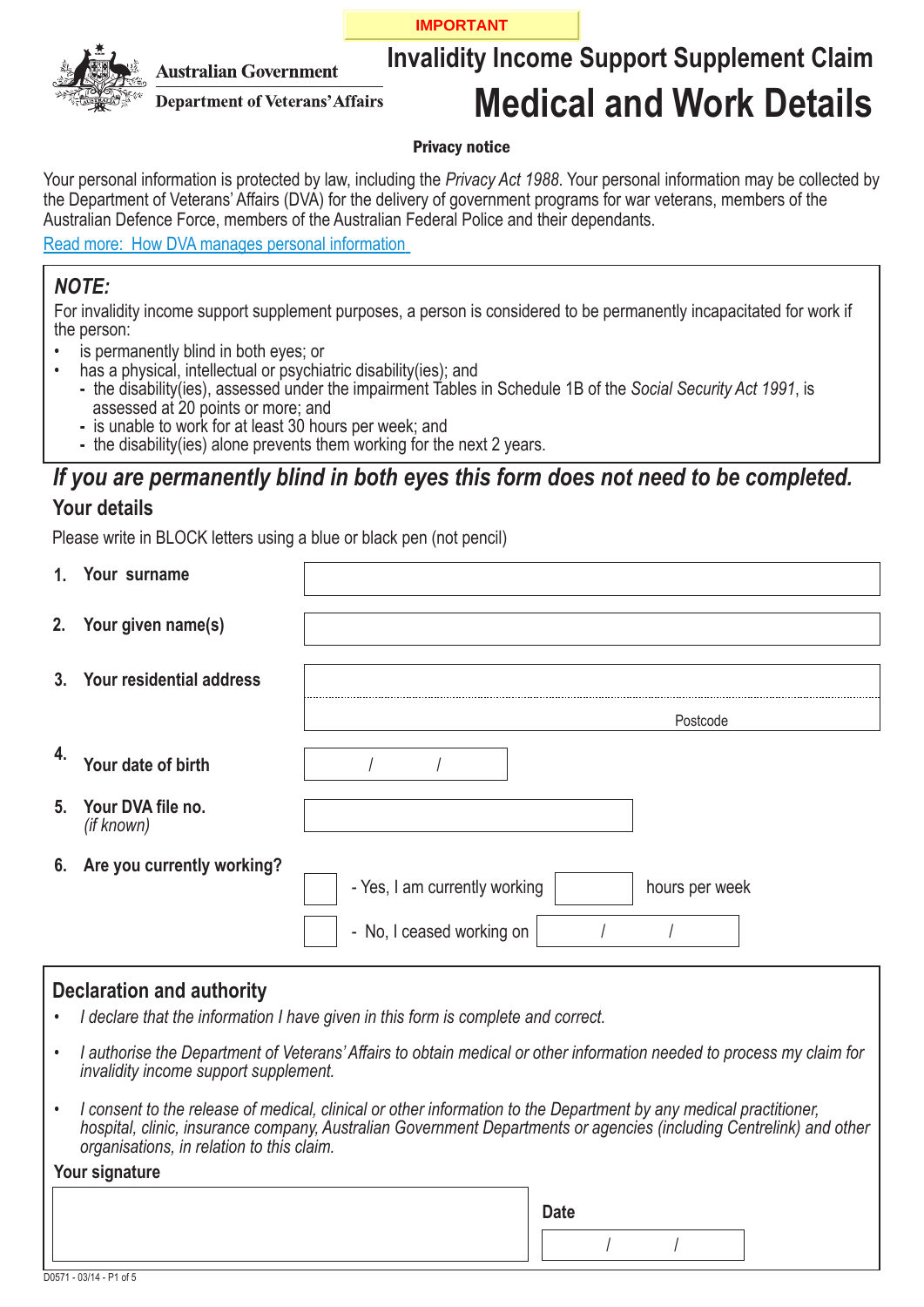| DVA file no. (if known) |  |
|-------------------------|--|
|-------------------------|--|

### *This section is to be completed by the claimant*

List only the disabilities or symptoms that are preventing you from working.

| 1. Disability and/or symptom                   | 3. Disability and/or symptom                   |
|------------------------------------------------|------------------------------------------------|
|                                                |                                                |
| How this disability prevents you from working: | How this disability prevents you from working: |
|                                                |                                                |
|                                                |                                                |
|                                                |                                                |
|                                                |                                                |
|                                                |                                                |
|                                                |                                                |
|                                                |                                                |
|                                                |                                                |
|                                                |                                                |
|                                                |                                                |
|                                                |                                                |
| 2. Disability and/or symptom                   | 4. Disability and/or symptom                   |
|                                                |                                                |
| How this disability prevents you from working: | How this disability prevents you from working: |
|                                                |                                                |
|                                                |                                                |
|                                                |                                                |
|                                                |                                                |
|                                                |                                                |
|                                                |                                                |
|                                                |                                                |
|                                                |                                                |
|                                                |                                                |
|                                                |                                                |
|                                                |                                                |

 *Please attach a separate sheet if you need to list more disabilities that are preventing you from working.*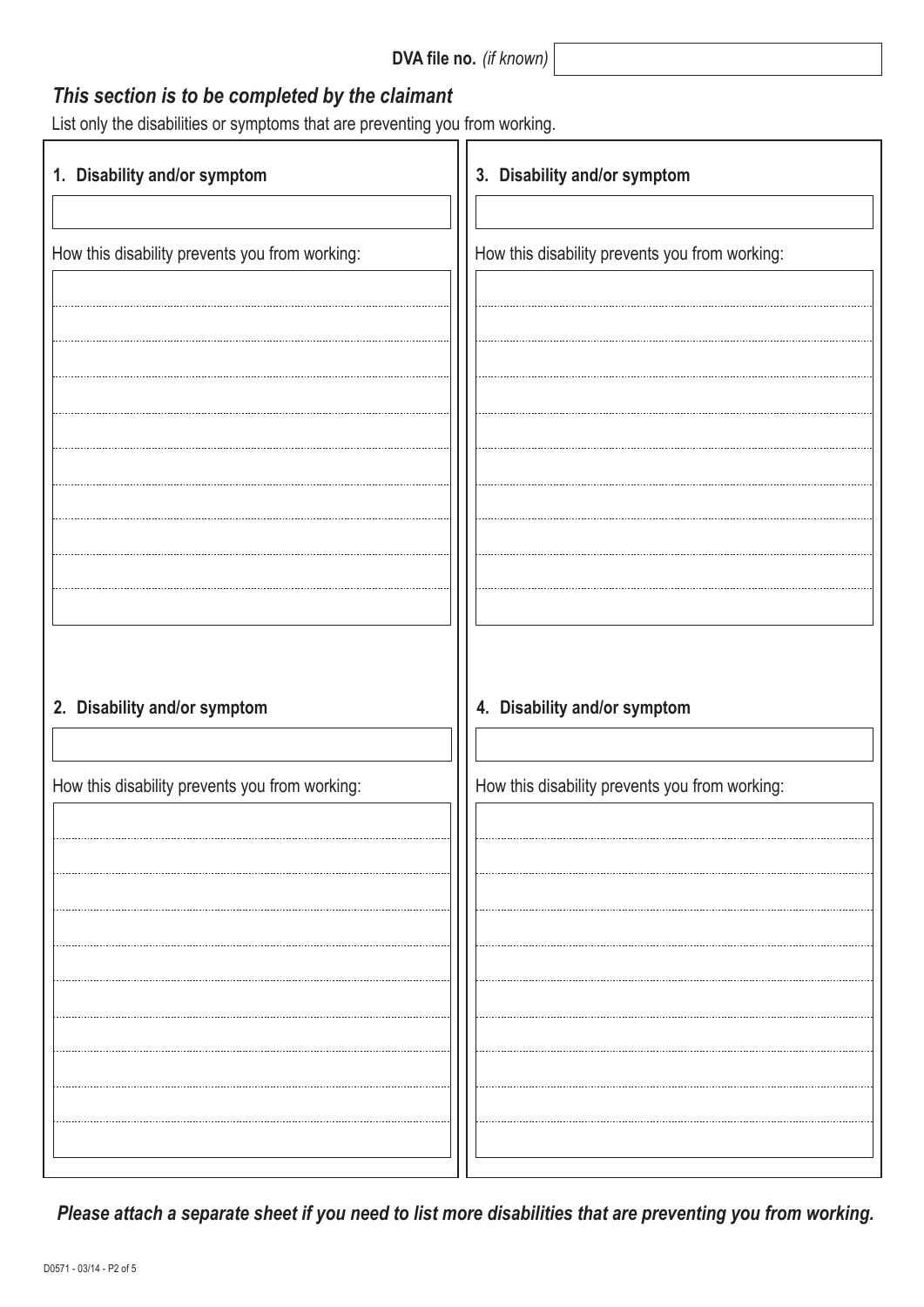## **Medical Details**

**DVA file no.** *(if known)*

٦

## *This section is to be completed by the medical examiner*

| Instructions for medical examiner                                                                                                                                                                                                                                                         |                                                                                           |  |  |  |
|-------------------------------------------------------------------------------------------------------------------------------------------------------------------------------------------------------------------------------------------------------------------------------------------|-------------------------------------------------------------------------------------------|--|--|--|
| Please ensure that you are familiar with the instructions on this page before you commence the examination.<br>Please clearly record as temporary or permanent, all the disabilities mentioned by the claimant, and any other                                                             |                                                                                           |  |  |  |
| disabilities you observe.                                                                                                                                                                                                                                                                 |                                                                                           |  |  |  |
| An appropriate medical examination relevant to the disabilities identified is to be conducted and recorded.                                                                                                                                                                               |                                                                                           |  |  |  |
| Impairment ratings (IR) are assigned by reference to the Work Related Impairment Tables for Centrelink's Disability<br>Support Pension. When more than one disability is present an overall impairment rating (IR) is to be obtained by<br>totalling the rating value of each disability. |                                                                                           |  |  |  |
| Work definition: Work: means work paid at award wages or above                                                                                                                                                                                                                            |                                                                                           |  |  |  |
| 1. Disability 1<br>Provide details related to the disability/impairment<br>of this person                                                                                                                                                                                                 | 2. Disability 2<br>Provide details related to the disability/impairment<br>of this person |  |  |  |
| <b>Disability</b>                                                                                                                                                                                                                                                                         | <b>Disability</b>                                                                         |  |  |  |
|                                                                                                                                                                                                                                                                                           |                                                                                           |  |  |  |
|                                                                                                                                                                                                                                                                                           |                                                                                           |  |  |  |
|                                                                                                                                                                                                                                                                                           |                                                                                           |  |  |  |
| Significant features of history, examination or proposed<br>treatment                                                                                                                                                                                                                     | Significant features of history, examination or proposed<br>treatment                     |  |  |  |
|                                                                                                                                                                                                                                                                                           |                                                                                           |  |  |  |
|                                                                                                                                                                                                                                                                                           |                                                                                           |  |  |  |
|                                                                                                                                                                                                                                                                                           |                                                                                           |  |  |  |
|                                                                                                                                                                                                                                                                                           |                                                                                           |  |  |  |
|                                                                                                                                                                                                                                                                                           |                                                                                           |  |  |  |
|                                                                                                                                                                                                                                                                                           |                                                                                           |  |  |  |
|                                                                                                                                                                                                                                                                                           |                                                                                           |  |  |  |
| The disability is:                                                                                                                                                                                                                                                                        | The disability is:                                                                        |  |  |  |
| <b>Impairment rating</b><br>Table<br><b>Permanent</b><br>Rating                                                                                                                                                                                                                           | <b>Impairment rating</b><br>Table<br><b>Permanent</b><br>Rating                           |  |  |  |
| <b>IR</b><br>pts                                                                                                                                                                                                                                                                          | <b>IR</b><br>pts                                                                          |  |  |  |
| Why did you give this rating?                                                                                                                                                                                                                                                             | Why did you give this rating?                                                             |  |  |  |
|                                                                                                                                                                                                                                                                                           |                                                                                           |  |  |  |
|                                                                                                                                                                                                                                                                                           |                                                                                           |  |  |  |
|                                                                                                                                                                                                                                                                                           |                                                                                           |  |  |  |
| <b>Temporary</b><br>$\bullet$                                                                                                                                                                                                                                                             | <b>Temporary</b>                                                                          |  |  |  |
| Regardless of whether the disability is permanent or                                                                                                                                                                                                                                      | Regardless of whether the disability is permanent or                                      |  |  |  |
| temporary, how does this impairment affect the claimant's<br>ability to work?                                                                                                                                                                                                             | temporary, how does this impairment affect the claimant's<br>ability to work?             |  |  |  |
|                                                                                                                                                                                                                                                                                           |                                                                                           |  |  |  |
|                                                                                                                                                                                                                                                                                           |                                                                                           |  |  |  |
|                                                                                                                                                                                                                                                                                           |                                                                                           |  |  |  |
|                                                                                                                                                                                                                                                                                           |                                                                                           |  |  |  |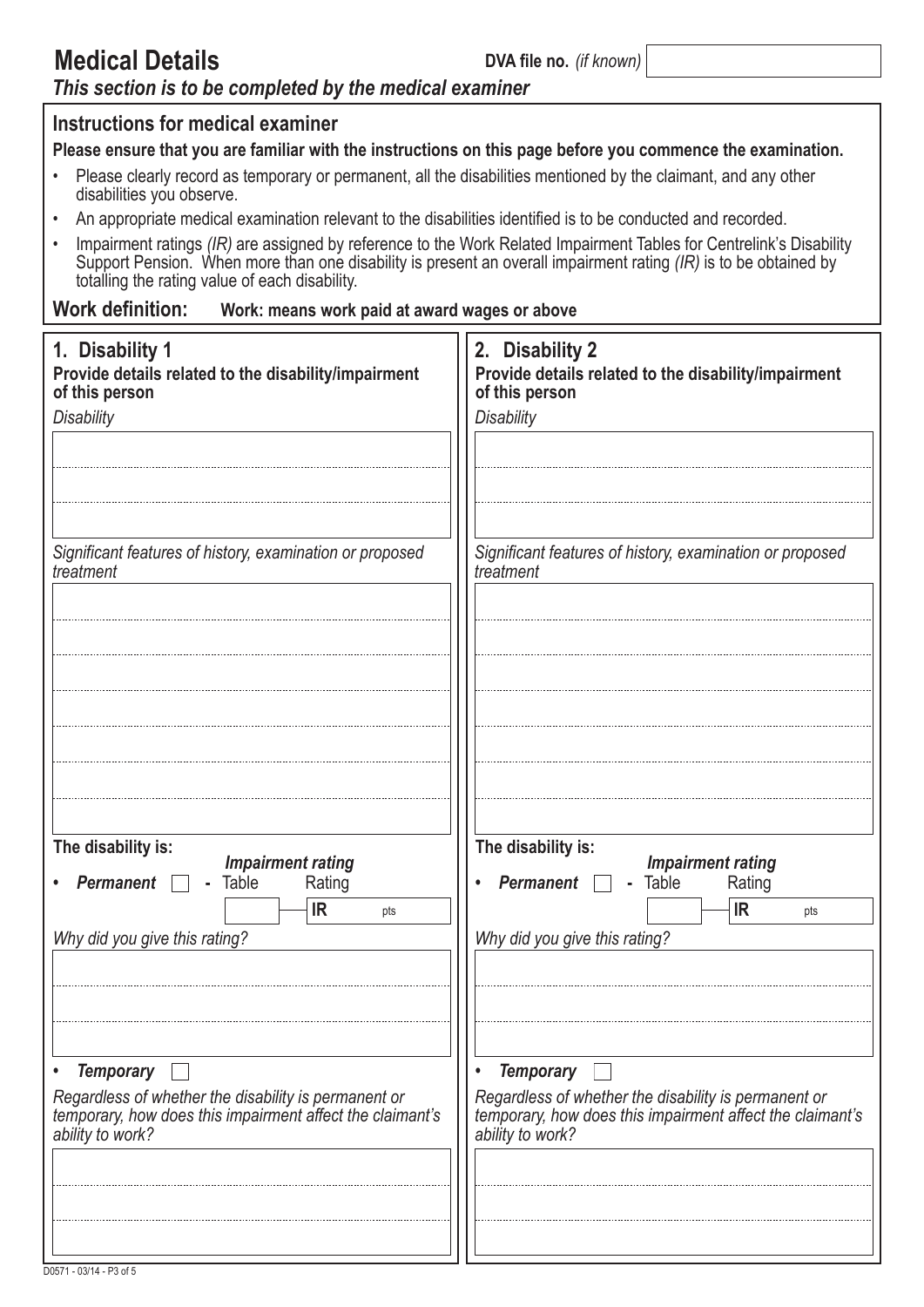**DVA file no.** *(if known)*

| 3. Disability 3                                           | 4. Disability 4                                           |
|-----------------------------------------------------------|-----------------------------------------------------------|
| Provide details related to the disability/impairment      | Provide details related to the disability/impairment      |
| of this person                                            | of this person                                            |
| <b>Disability</b>                                         | <b>Disability</b>                                         |
| Significant features of history, examination or proposed  | Significant features of history, examination or proposed  |
| treatment                                                 | treatment                                                 |
| The disability is:                                        | The disability is:                                        |
| <b>Impairment rating</b>                                  | <b>Impairment rating</b>                                  |
| - Table                                                   | - Table                                                   |
| Rating                                                    | Rating                                                    |
| <b>Permanent</b>                                          | <b>Permanent</b>                                          |
| IR                                                        | IR                                                        |
| pts                                                       | pts                                                       |
| Why did you give this rating?                             | Why did you give this rating?                             |
| <b>Temporary</b>                                          | <b>Temporary</b>                                          |
| Regardless of whether the disability is permanent or      | Regardless of whether the disability is permanent or      |
| temporary, how does this impairment affect the claimant's | temporary, how does this impairment affect the claimant's |
| ability to work?                                          | ability to work?                                          |